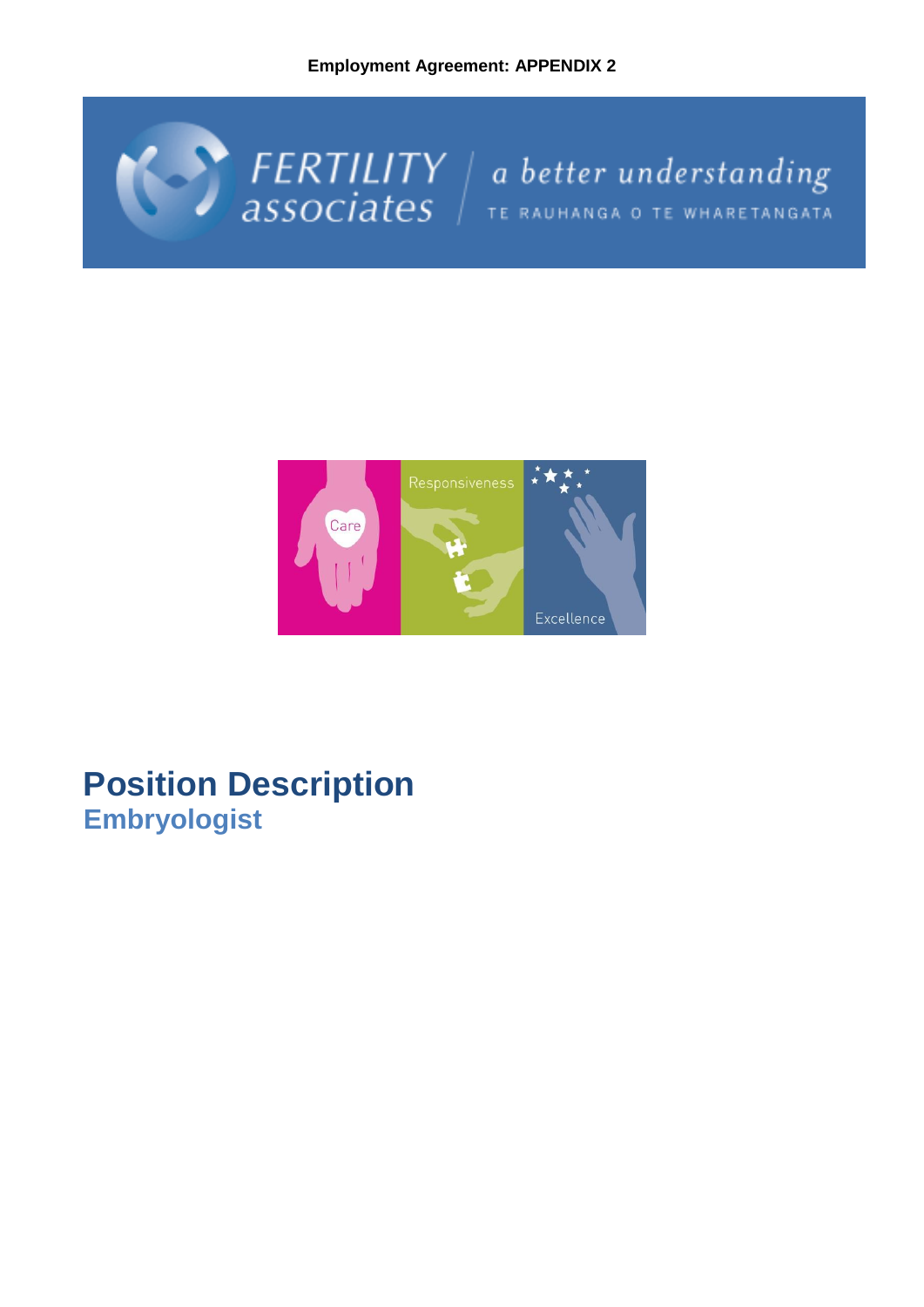| <b>Position Details</b>                     |                                                                                                           |  |  |  |
|---------------------------------------------|-----------------------------------------------------------------------------------------------------------|--|--|--|
| <b>Employee Name</b>                        | Click or tap here to enter text.                                                                          |  |  |  |
| <b>Position</b>                             | Embryologist                                                                                              |  |  |  |
| <b>Main Location(s)</b>                     | <b>Fertility Associates clinic</b>                                                                        |  |  |  |
| <b>Reports to</b>                           | Laboratory Team Leader                                                                                    |  |  |  |
| <b>Direct Reports</b>                       | None                                                                                                      |  |  |  |
| <b>Key Internal</b><br><b>Relationships</b> | Doctors<br>Nurse Team<br>Counsellors<br>Laboratory Team<br>Receptionists / Admin<br><b>Clinic Manager</b> |  |  |  |
| <b>Key External</b><br><b>Relationships</b> | <b>Patients</b><br>Health Service providers                                                               |  |  |  |

## **Our Organisation**

Fertility Associates has experienced sustained success and growth within New Zealand as the leading provider of fertility medicine.

Our people and patients are our priority. Having talented, engaged and passionate people demonstrating care, responsiveness and excellence will result in positive patient experiences, and a workplace that we can all be proud of.

Your role is critical in our ability to deliver fertility services that brings hope for our patients, that is worldleading, and enables growth for our people and business.

## **Position Purpose**

The main purpose of your position is to provide clinical embryology to a consistently high standard for diagnosis, treatment and support of patients undergoing investigation and treatment for infertility with FA. This position requires strong empathy with patients, effective communication, and understanding the patient pathway through investigation and treatment.

## **Contribution to our Values**

#### **CARE** is demonstrated by:

- Providing care and compassion to all patients at all times
- Providing clear and complete information to patients and colleagues
- Striving to achieve 'success' for all patients

#### **RESPONSIVENESS** is supported/demonstrated by:

- Working within the team to improve FA methodology
- Working collaboratively with colleagues to share information and learn from others
- Understanding and responding to patients differing needs for communication of information

**EXCELLENCE** is supported/demonstrated by:

- Meeting or exceeding FA's standards and expectations
- Looking for ways to improve results
- Using feedback to improve performance and communication skills

| Name | emplate<br>Description<br>Position | thoricad<br>bv:<br>156 U | l rethewev<br>Laura | Date<br>issued: | 08/10/2021 | Employee<br>.       |
|------|------------------------------------|--------------------------|---------------------|-----------------|------------|---------------------|
|      |                                    |                          |                     |                 |            | Initials.<br>______ |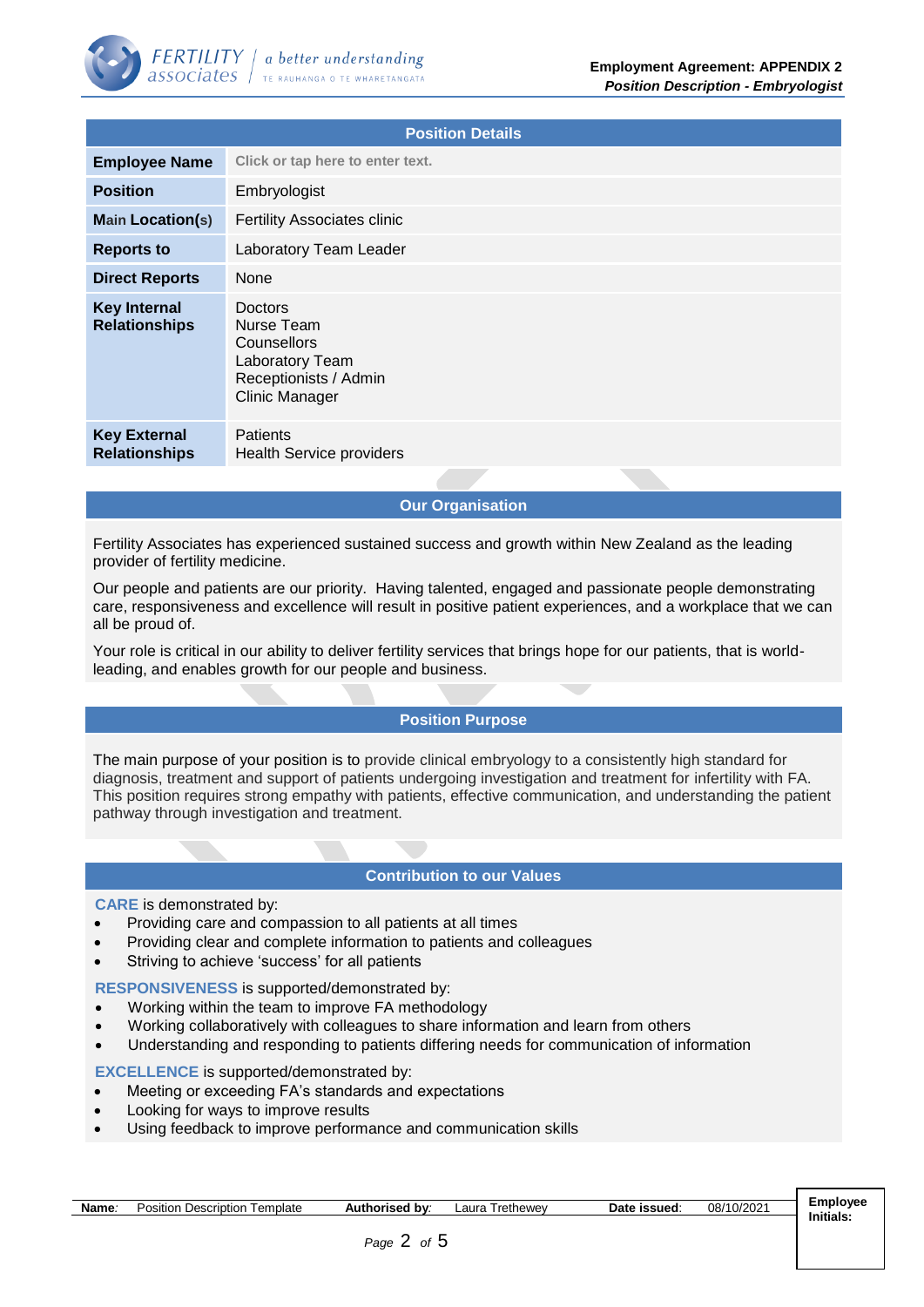| <b>Key Accountabilities</b>                                                                                                                                                                                                                                                                                                                                                                                                                                                                                                                                                                                                                                                                                                                                                                                                                                                                                                                                                                       |                                                                                                                                                                                                                                                                                                                                                                                                                                                                                                                                                     |  |  |  |  |
|---------------------------------------------------------------------------------------------------------------------------------------------------------------------------------------------------------------------------------------------------------------------------------------------------------------------------------------------------------------------------------------------------------------------------------------------------------------------------------------------------------------------------------------------------------------------------------------------------------------------------------------------------------------------------------------------------------------------------------------------------------------------------------------------------------------------------------------------------------------------------------------------------------------------------------------------------------------------------------------------------|-----------------------------------------------------------------------------------------------------------------------------------------------------------------------------------------------------------------------------------------------------------------------------------------------------------------------------------------------------------------------------------------------------------------------------------------------------------------------------------------------------------------------------------------------------|--|--|--|--|
| Consistent, high performance of laboratory<br>tasks                                                                                                                                                                                                                                                                                                                                                                                                                                                                                                                                                                                                                                                                                                                                                                                                                                                                                                                                               | <b>Expected Outcomes</b>                                                                                                                                                                                                                                                                                                                                                                                                                                                                                                                            |  |  |  |  |
| Perform tasks according to documented<br>laboratory methods and protocols, including:<br>Setting up culture media<br>$\circ$<br>Collection and insemination of oocytes<br>$\circ$<br>Assisted hatching of embryos<br>$\circ$<br>Culture and transfer of embryos<br>$\circ$<br>Cryopreservation and thawing of gametes<br>$\circ$<br>and embryos<br>PCT test<br>$\circ$<br>Preparation of sperm<br>$\circ$<br>Anti sperm antibody tests<br>$\circ$<br>Semen analysis<br>$\circ$<br>Shipping of frozen assets<br>$\circ$<br>Maintenance of laboratory hygiene<br>$\circ$<br>Monitor stock levels when required, including<br>$\bullet$<br>laboratory consumables, equipment, media and<br>reagents.<br>Self-manage and prioritise workload including<br>clerical, billing and cleaning/maintenance tasks.<br>The position may extend to participation in, or<br>shared responsibility for, specialised functions,<br>such as the sperm donor programme, quality<br>control, ordering materials, etc | Consistent, accurate, efficient and high standards<br>$\bullet$<br>of competence in all tasks.<br>Adequate supplies are maintained to provide<br>uninterrupted service.<br>All work areas clean and tidy after use.<br>Written documentation up to date and accurate.<br>$\bullet$<br>Annual competency assessment completed<br>$\bullet$                                                                                                                                                                                                           |  |  |  |  |
| <b>Improving Patient Care</b>                                                                                                                                                                                                                                                                                                                                                                                                                                                                                                                                                                                                                                                                                                                                                                                                                                                                                                                                                                     | <b>Expected Outcomes</b>                                                                                                                                                                                                                                                                                                                                                                                                                                                                                                                            |  |  |  |  |
| Review patient information (Day 1), and where<br>$\bullet$<br>appropriate past treatment(s), to implement the<br>doctors' treatment<br>plans in conjunction with other members of the<br>patient care team.<br>Evaluate and interpret laboratory results and<br>$\bullet$<br>ultrasound scans to help manage treatment day<br>to day. Document patient instructions<br>appropriately.<br>Provide information to patients about laboratory<br>$\bullet$<br>aspects of investigation and treatment, such as<br>embryo quality, freezing/thawing decisions,<br>sperm analysis, and PCT interpretation.<br>Provide information to patients with considering<br>$\bullet$<br>the patients' needs, level of understanding,<br>language, culture, and their personal<br>circumstances.                                                                                                                                                                                                                   | Treatment plans adhere to FA group protocols.<br>$\bullet$<br>Appropriate advice and authorisation sought for<br>$\bullet$<br>decisions outside of protocol guidelines, or as<br>required.<br>• Written and electronic documentation is complete<br>and accurate.<br>• Patients are informed in the timeframe expected<br>and understand treatment information.<br>Patients are able to give informed consent when<br>making decisions about their embryos.<br>High levels of patient satisfaction when dealing<br>$\bullet$<br>with embryologists. |  |  |  |  |
| <b>Communication &amp; Teamwork</b>                                                                                                                                                                                                                                                                                                                                                                                                                                                                                                                                                                                                                                                                                                                                                                                                                                                                                                                                                               | <b>Expected Outcomes</b>                                                                                                                                                                                                                                                                                                                                                                                                                                                                                                                            |  |  |  |  |
| Fully participate in team roster planning for<br>embryology and andrology - responding to<br>planned or unplanned workload peaks and the<br>need for weekend work.<br>Participate in patient care meetings -<br>$\bullet$<br>collaborating, sharing information, learning<br>about patient needs, consulting others when<br>making decisions.<br>Be a positive and supportive team member -<br>$\bullet$<br>working cooperatively, asking for and providing                                                                                                                                                                                                                                                                                                                                                                                                                                                                                                                                       | Team objectives achieved.<br>Team based patient care behaviour observed.<br>Variations in workload managed positively.<br>$\bullet$<br>Able to work independently and as part of the<br>$\bullet$<br>team<br>Open, honest and effective communication and<br>$\bullet$<br>support between team members and Team<br>Leader<br>Is approachable and willingly engages with others<br>$\bullet$<br>when representing FA<br>Shows understanding and empathy with patients<br>$\bullet$                                                                   |  |  |  |  |
| Position Description Template<br>Authorised by:<br>Name∶                                                                                                                                                                                                                                                                                                                                                                                                                                                                                                                                                                                                                                                                                                                                                                                                                                                                                                                                          | <b>Employee</b><br>08/10/2021<br>Laura Trethewey<br>Date issued:<br>Initials:                                                                                                                                                                                                                                                                                                                                                                                                                                                                       |  |  |  |  |

*Page* 3 *of* 5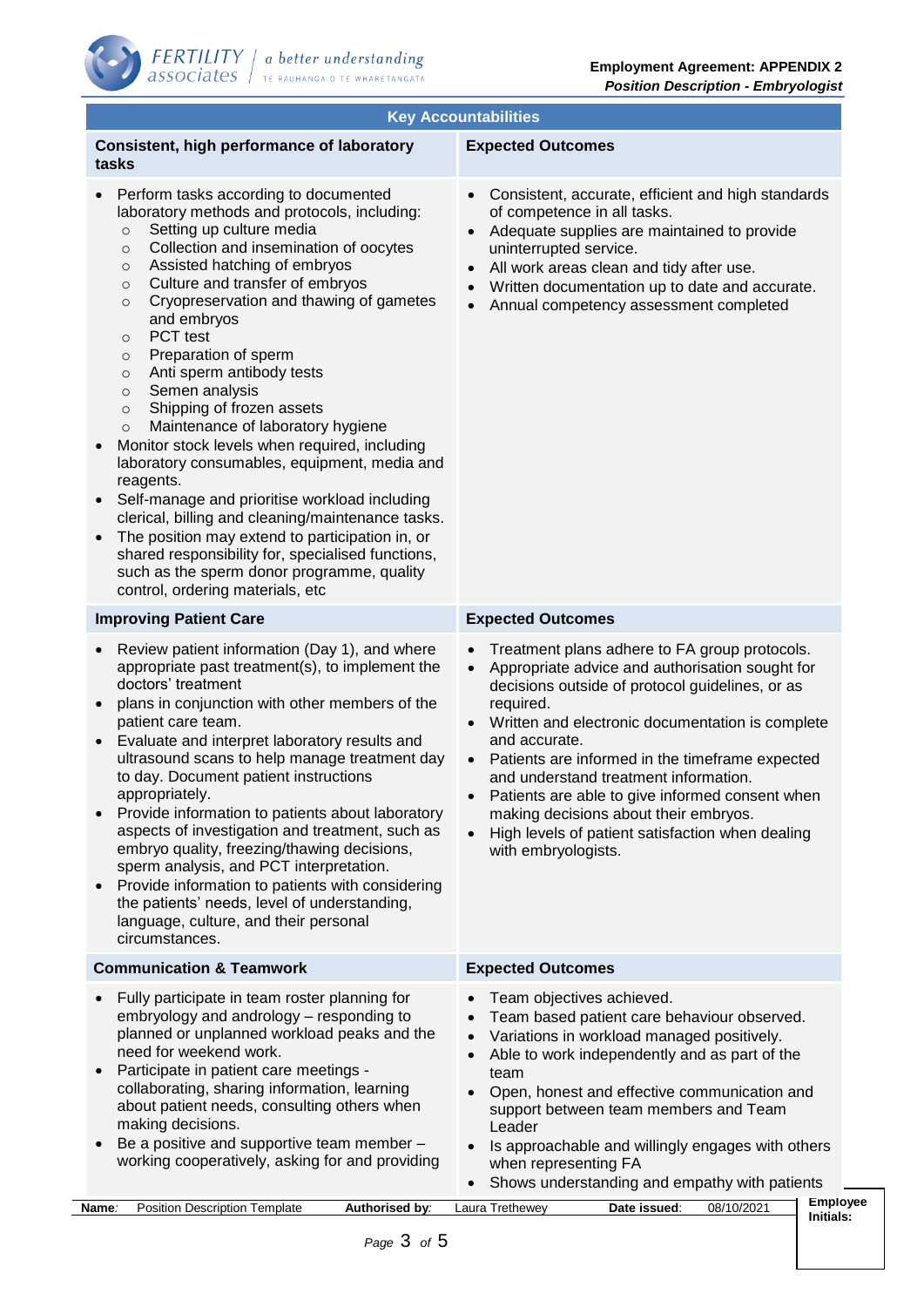

feedback, offering ideas, offering help and support. • Maintain a positive and productive relationship with the Laboratory team leader – asking for support or coaching when required, offering help. Act as a representative of the laboratory team when required, being a positive advocate for FA with o Individual patients o Patient groups o SIG groups o Other professional groups • High levels of patient satisfaction and feedback. **Compliance & Continuous Improvement** • **Expected Outcomes**  • Recognise and report problems with laboratory equipment or methods. Troubleshoot where appropriate. • Undertake analyses of clinic treatments/ procedures/ performance as requested by Team Leader • Initiate critical incident/complaint reports when appropriate. • Contribute to the continuous improvement of laboratory procedures within the organisation. • Follow the company safety policies for personal and patient safety. • Potential problems averted, risk minimised. • Continuous laboratory service is maintained. • Analysis is clear, accurate and informative. • Ideas for improvements, remedial actions, changes to procedures are shared. • Quality Response forms completed and appropriate initial actions taken. Safe practices are maintained. Accidents or injuries are reported and documented. Laboratory complies with OSH **Record Keeping, Documentation, and Research Expected Outcomes**  • Collect, collate and enter data into laboratory computer system as required to facilitate: • BDM and Anzard statistics • Laboratory performance monitoring • FA group performance monitoring • Invoice for frozen embryos or gametes. • Manage the consents to discard process The data from the tracking sheets of completed or discontinued cycles and procedures (IVF, ICSI, TER, IUI, IUDI, OI, TESE, TESA, PESA, etc) entered. • Ensure correct procedures for management of files are applied. Data entry is up to date Records complete and accurate • Frozen Assets database accurate • Patient and sample identification and consent policies • and procedures are always followed Files secure, accurate and accessible when needed **Personal Development Expected Outcomes** • Develop own skills and knowledge through participation in clinic education meetings, attendance at conferences, seminars, workshops and reading relevant literature. • Participate in the FA Career Structure professional assessment process. • Belong to relevant professional body. • Meet the continuing education requirements of the Medical Laboratory Science Board • Knowledge gained from relevant meetings is shared with the team and beyond. • Information is sourced from a variety of reliable sources for personal development; e.g. internet, journals etc. • Is a member of the professional body. • Assessed at and performs to FA professional tier level.